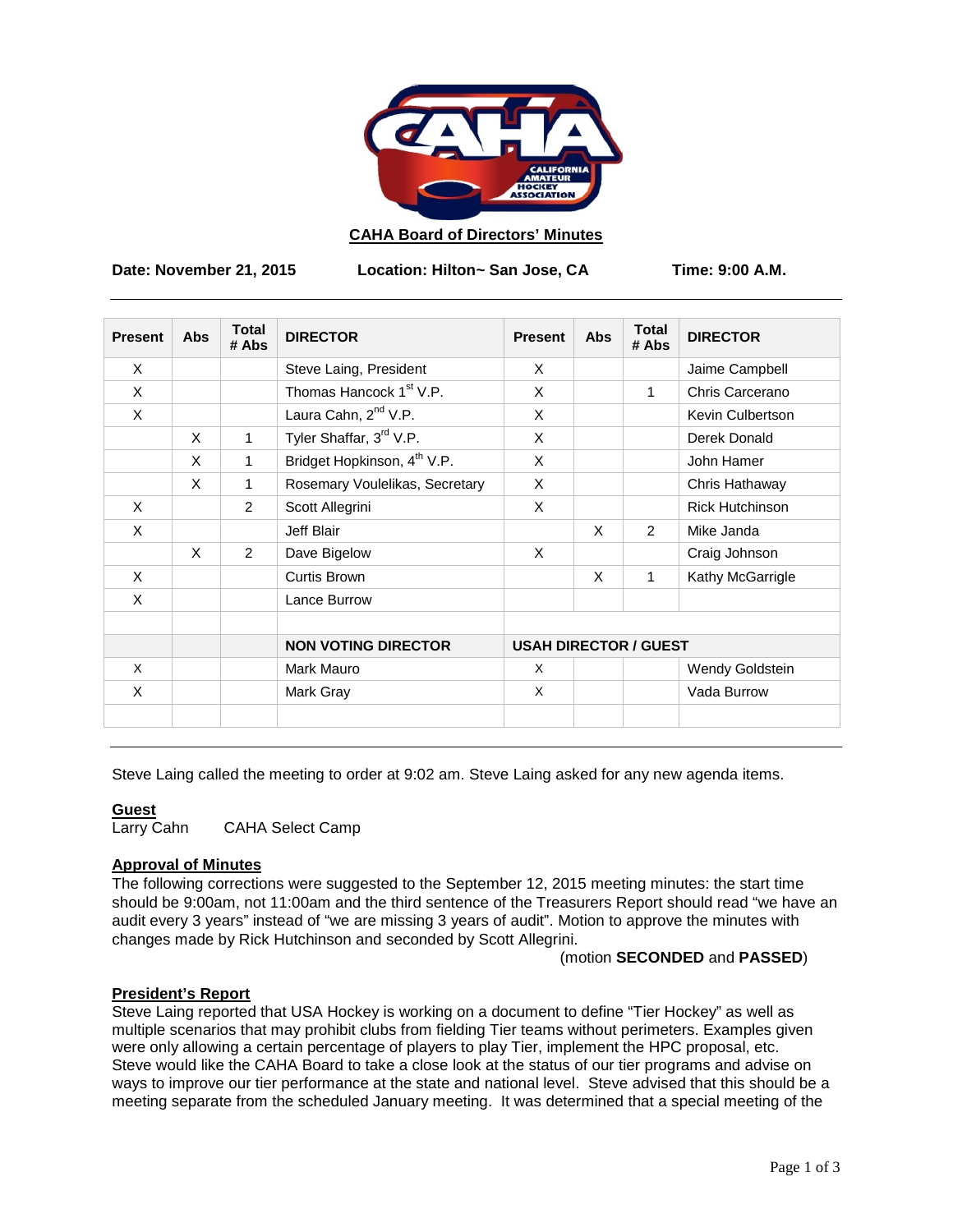CAHA Board of Directors will be held December 19, 2015 in Sacramento, CA. The topic of this meeting will only be Tier hockey.

Steve announced that the appreciation dinner for Charlie Fuertsch and Ed Tar will be held Feb. 20, 2016 at Paul Martins Steakhouse in El Segundo. He advised that the women should decorate. Steve suggested that spouses be included in the dinner, with travel expenses included.

Steve Laing advised the board that the 2016 Annual Meeting will be in San Jose, CA on May 7th, 2016.

Steve Laing informed the board that the Commissioner contracts have been completed and distributed to the Commissioners. Copies of these are available upon request. He is awaiting the return of the signed contracts, W9 and updated Conflict of Interest form from both Rosemary Voulelikas and Bridget Hopkinson.

Steve Laing announced that the USA Hockey Foundation is asking for donations. CAHA has contributed \$5,000 each year in the previous 5 years. Motion to approve a \$5,000 donation to the USA Hockey Foundation made by Thomas Hancock and seconded by Scott Allegrini.

### (motion **SECONDED** and **PASSED**)

Steve announced the February District meeting will be in Hawaii and will include a sled hockey demonstration and SafeSport education. Laura Cahn inquired on the number of USAH registered players in Hawaii. Wendy Goldstein stated most players and programs in Hawaii have switched from USAH to either AAU or ISI.

Steve stated that the District is accepting nominations for a new Coach-In-Chief for California. This position includes the responsibility of coordinating multiple Coaches Education classes each year.

Steve announced the dates and location for 2017 National Playoffs: 14 Tier I: Scottsdale, AZ April 6 - 10 16 & 18 Tier I: Pittsburgh, PA April 6 - 10 14 Tier II: Coral Springs, FL April 6 - 10 16 Tier II: Dallas, TX April 6 - 10 18 Tier II: Lansing, MI April 6 - 10 Sled Hockey: San Jose, CA April 6 - 9 Girls Tier I: Farmington, MI April 6 - 10 Girls Tier II: Troy, MI April 6 - 10 Women's A/B/C: Farmington, MI April 6 - 9 High School: Cleveland, OH March 30 - April 3

And finally, Steve Laing reminded the Board that at the start of the 2016-2017 playing season there will be zero exemptions for full ice Mite games.

### **Treasurer**

Mark Gray distributed the financial statements dated October 31, 2015 showing total assets as \$770,040.13. Mark also distributed a Statement of Financial Position as of November 19, 2015 showing total current assets of \$747,506.16

Both Mark Gray and Steve Laing have signatory rights on the bank accounts and Steve Laing writes the checks.

Laura Cahn advised that the 2015-2016 budget line item for Tier II CAHA Weekends should be updated to the amount of \$362,000. Kevin Culbertson moved to accept the financial statements as presented. (motion **SECONDED** and **PASSED**)

Mark Gray reported that the USAH Foundation allows affiliates to invest in their endowed funds and receive a percentage of their appropriate share of the activity of the endowed funds. Mark Mauro, Lance